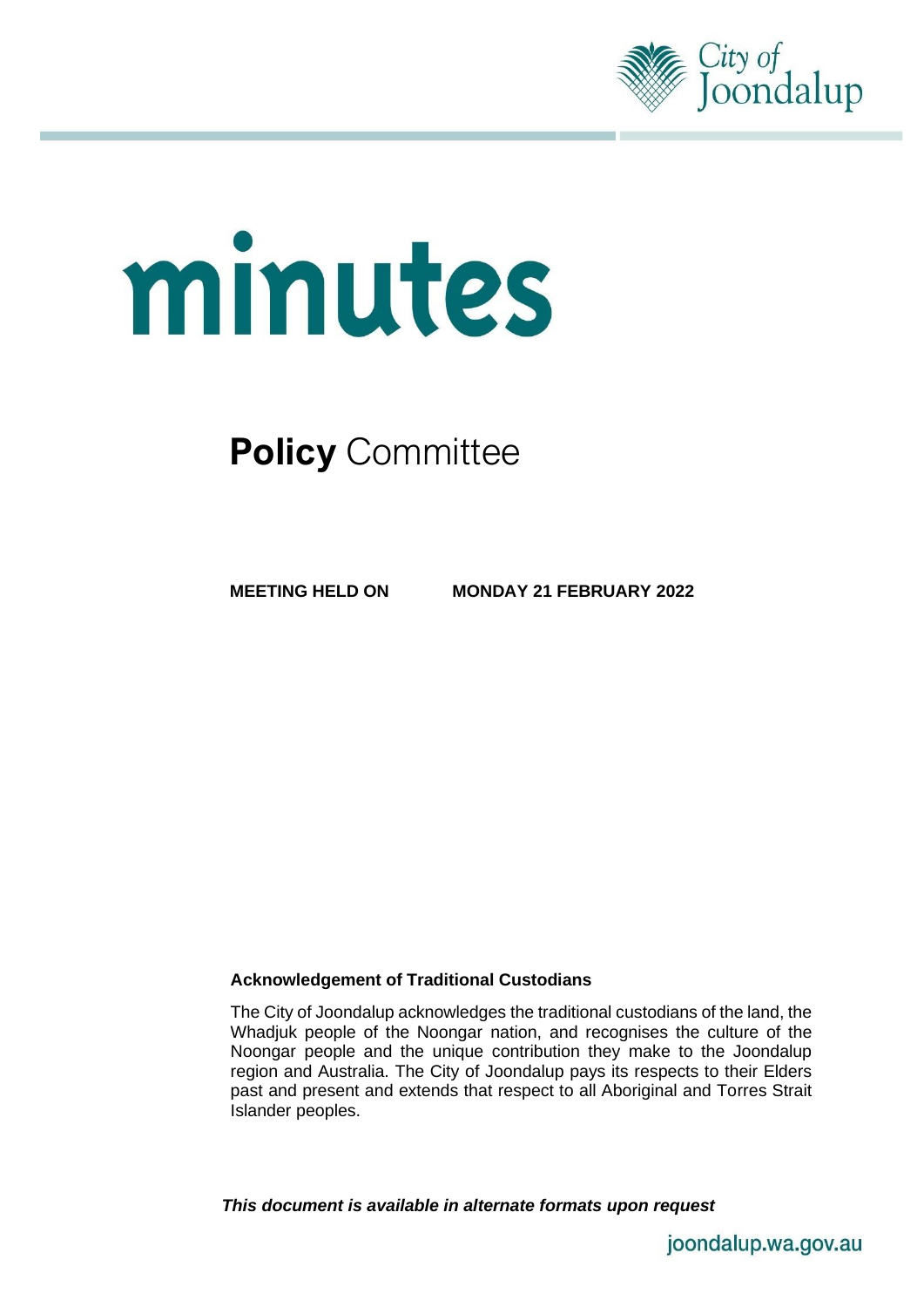# **TABLE OF CONTENTS**

| <b>ITEM</b><br>NO. | <b>TITLE</b>                                                                                              | <b>PAGE</b><br>NO. |
|--------------------|-----------------------------------------------------------------------------------------------------------|--------------------|
|                    | <b>DECLARATION OF OPENING</b>                                                                             | 3                  |
|                    | DECLARATIONS OF FINANCIAL INTEREST / PROXIMITY<br><b>INTEREST / INTEREST THAT MAY AFFECT IMPARTIALITY</b> | 3                  |
|                    | <b>APOLOGIES AND LEAVE OF ABSENCE</b>                                                                     | 4                  |
|                    | <b>CONFIRMATION OF MINUTES</b>                                                                            | 4                  |
|                    | ANNOUNCEMENTS BY THE PRESIDING MEMBER WITHOUT<br><b>DISCUSSION</b>                                        | 4                  |
|                    | <b>IDENTIFICATION OF MATTERS FOR WHICH THE MEETING MAY BE</b><br><b>CLOSED TO THE PUBLIC</b>              | 5                  |
|                    | <b>PETITIONS AND DEPUTATIONS</b>                                                                          | 5                  |
|                    | <b>REPORTS</b>                                                                                            | 6                  |
| 1                  | <b>REVISED CIVIC CENTRE POLICY</b>                                                                        | 6                  |
|                    | <b>URGENT BUSINESS</b>                                                                                    | 9                  |
|                    | <b>MOTIONS OF WHICH PREVIOUS NOTICE HAS BEEN GIVEN</b>                                                    | 9                  |
|                    | <b>REQUESTS FOR REPORTS FOR FUTURE CONSIDERATION</b>                                                      | 9                  |
|                    | <b>CLOSURE</b>                                                                                            | 9                  |
|                    |                                                                                                           |                    |

#### **Note:**

Clause 15.10 of the City's *Meeting Procedures Local Law 2013* states:

*This local law applies generally to committee meetings except for clause 7.1 in respect of members seating and clause 7.8 in respect of limitation on members speaking.*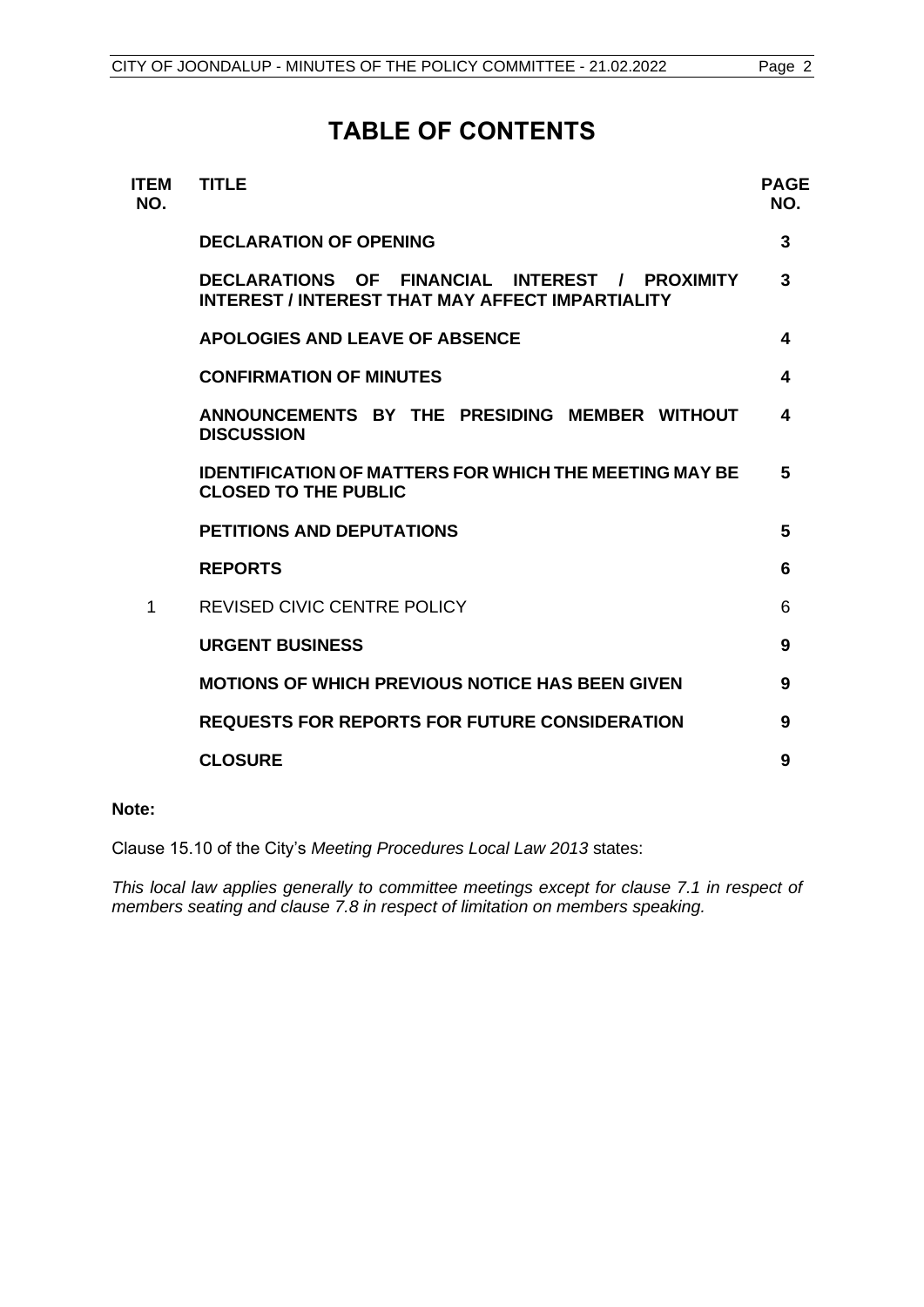# **CITY OF JOONDALUP**

#### **MINUTES OF THE POLICY COMMITTEE MEETING HELD IN CONFERENCE ROOM 1, JOONDALUP CIVIC CENTRE, BOAS AVENUE, JOONDALUP ON MONDAY 21 FEBRUARY 2022.**

#### **ATTENDANCE**

#### **Committee Members**

Cr Suzanne Thompson *Presiding Member* Mayor Hon. Albert Jacob, JP Cr Adrian Hill Cr Daniel Kingston *Deputy Presiding Member* Cr Russell Poliwka Cr John Raftis Cr John Chester

#### **Observers**

Cr Christine Hamilton-Prime, JP Cr Tom McLean, JP *to 6.40pm*

#### **Officers**

Mr James Pearson Chief Executive Officer Mrs Rebecca Maccario **Acting Director Governance and Strategy** Mrs Kylie Bergmann Manager Governance

# <span id="page-2-0"></span>**DECLARATION OF OPENING**

<span id="page-2-1"></span>The Presiding Member declared the meeting open at 6.30pm.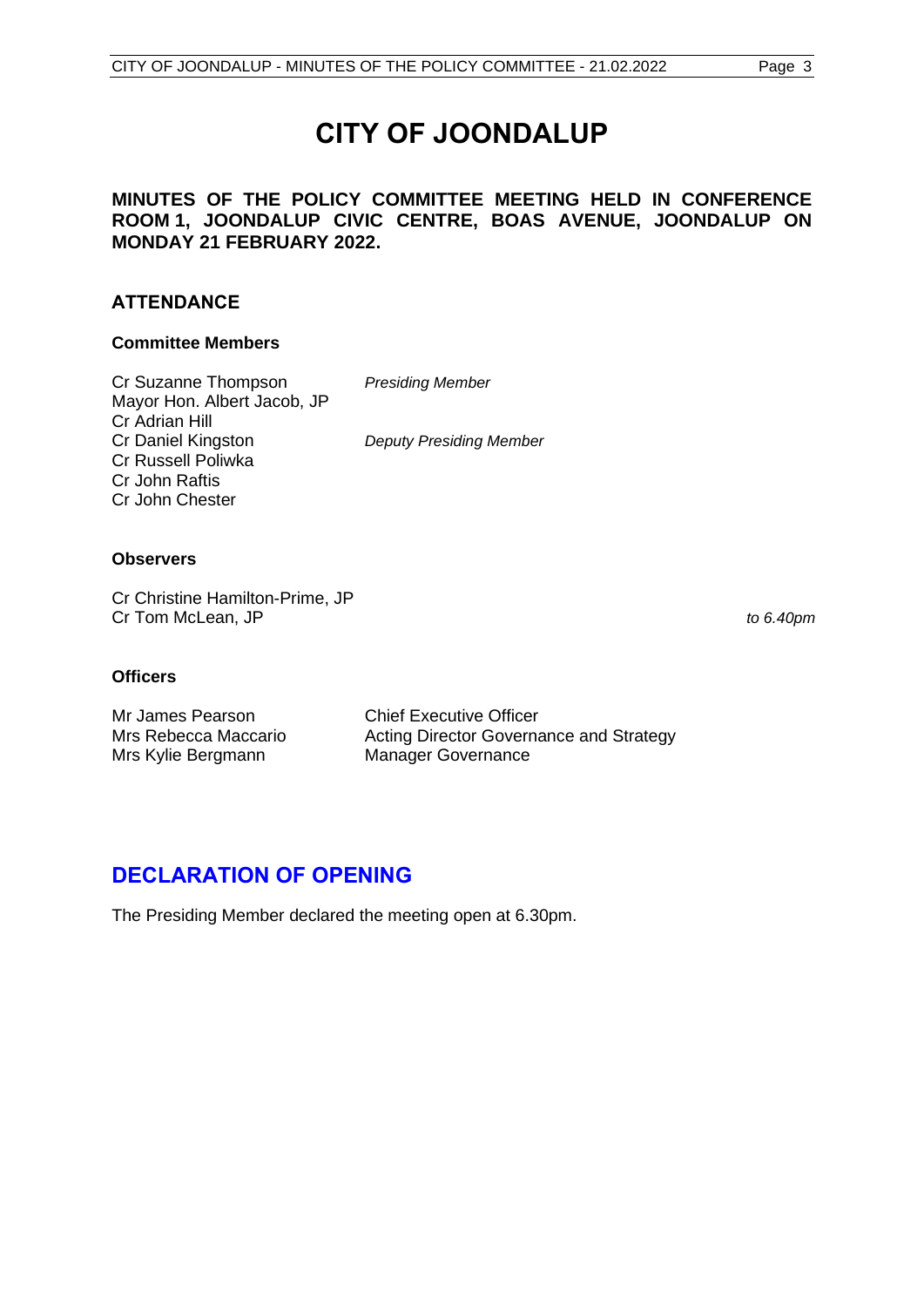# **DECLARATIONS OF FINANCIAL INTEREST / PROXIMITY INTEREST / INTEREST THAT MAY AFFECT IMPARTIALITY**

Nil.

# <span id="page-3-0"></span>**APOLOGIES AND LEAVE OF ABSENCE**

**Leave of Absence Previously Approved**

Cr John Logan 17 to 21 March 2022 inclusive.

## <span id="page-3-1"></span>**CONFIRMATION OF MINUTES**

**MINUTES OF THE POLICY COMMITTEE MEETINGS HELD ON 2 AUGUST 2021, 4 OCTOBER 2021 AND THE SPECIAL POLICY COMMITTEE MEETING HELD ON 1 NOVEMBER 2021**

**MOVED Mayor Jacob, SECONDED Cr Hill that the minutes of the following meetings of the Policy Committee be CONFIRMED as a true and correct record:**

- **1 Policy Committee held on 2 August 2021;**
- **2 Policy Committee held on 4 October 2021;**
- **3 Special Policy Committee held on 1 November 2021.**

#### **The Motion was Put and CARRIED (7/0)**

**In favour of the Motion:** Cr Thompson, Mayor Jacob, Crs Chester, Hill, Kingston, Poliwka and Raftis.

# <span id="page-3-2"></span>**ANNOUNCEMENTS BY THE PRESIDING MEMBER WITHOUT DISCUSSION**

Nil.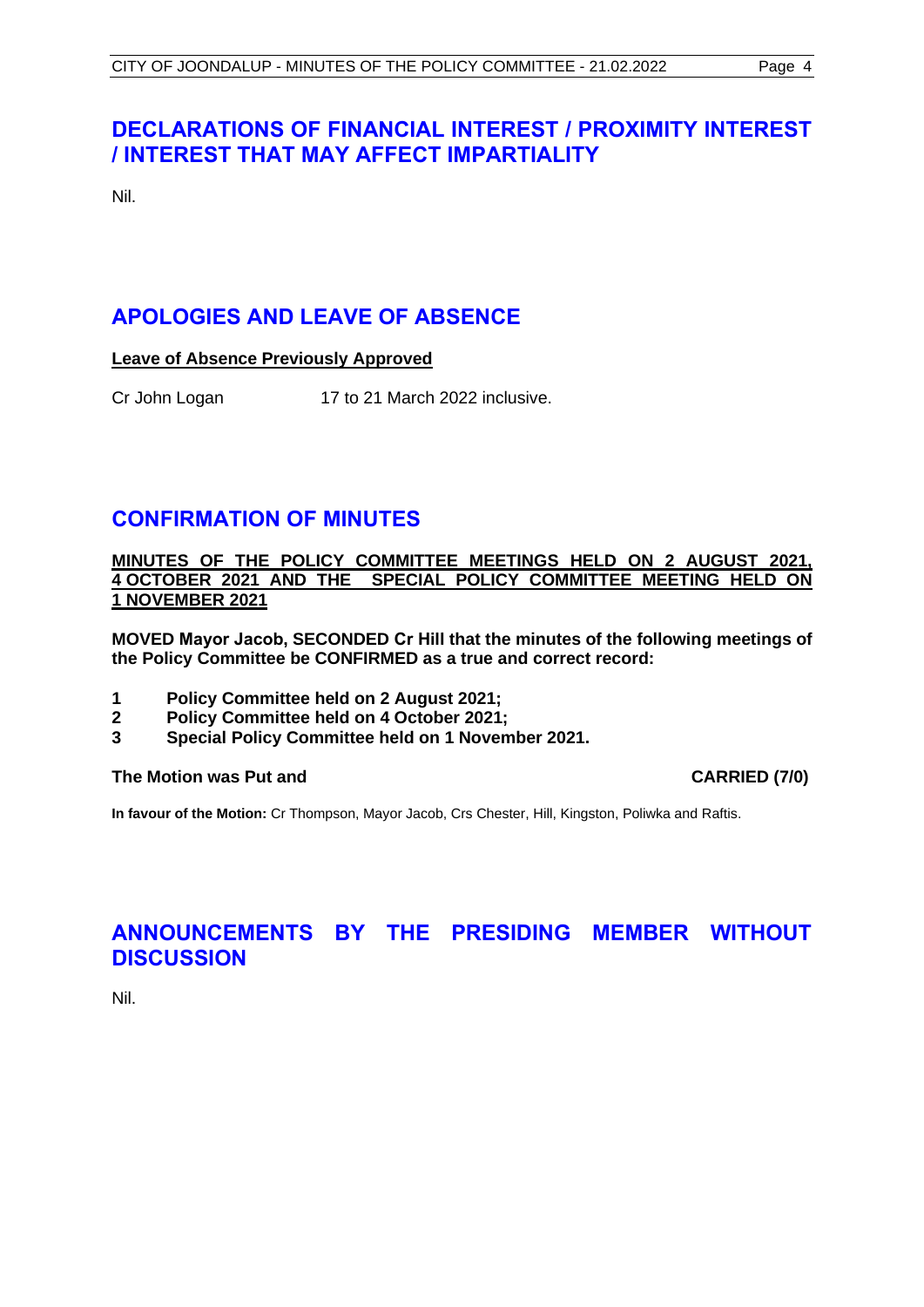# <span id="page-4-0"></span>**IDENTIFICATION OF MATTERS FOR WHICH THE MEETING MAY BE CLOSED TO THE PUBLIC**

In accordance with Clause 5.2 of the City's *Meeting Procedures Local Law 2013*, this meeting is not open to the public.

# <span id="page-4-1"></span>**PETITIONS AND DEPUTATIONS**

Nil.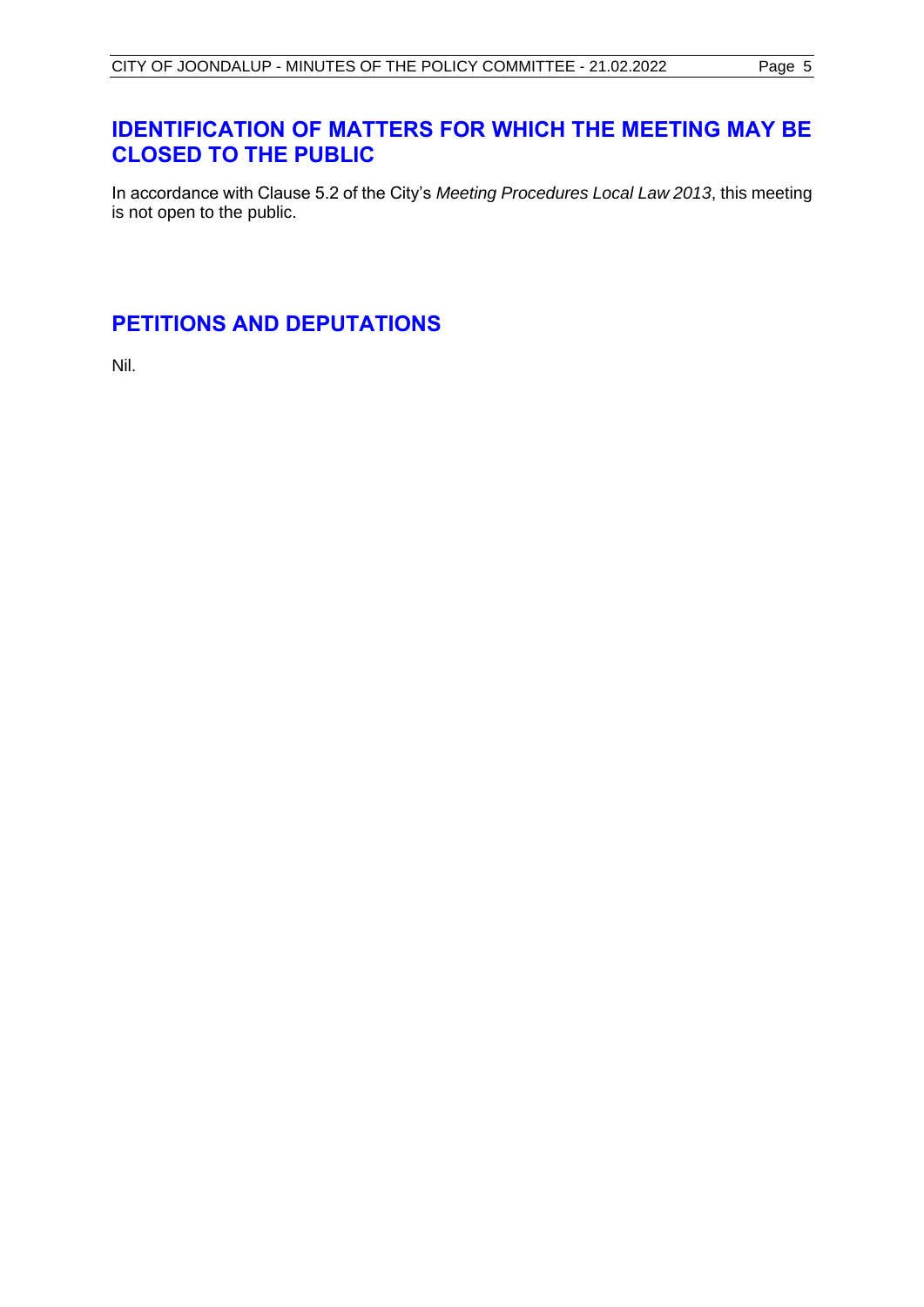## <span id="page-5-0"></span>**REPORTS**

<span id="page-5-1"></span>

| <b>ITEM1</b>                          | <b>REVISED CIVIC CENTRE POLICY</b>                                                   |  |
|---------------------------------------|--------------------------------------------------------------------------------------|--|
| <b>WARD</b>                           | All                                                                                  |  |
| <b>RESPONSIBLE</b><br><b>DIRECTOR</b> | Mr Jamie Parry<br>Governance and Strategy                                            |  |
| <b>FILE NUMBERS</b>                   | 101270, 101515                                                                       |  |
| <b>ATTACHMENT</b>                     | Attachment 1<br><b>Revised Civic Centre Policy</b>                                   |  |
| <b>AUTHORITY / DISCRETION</b>         | Legislative - includes the adoption of local laws, planning<br>schemes and policies. |  |

#### **PURPOSE**

For Council to adopt a revised *Civic Centre Policy.*

#### **EXECUTIVE SUMMARY**

The *Civic Centre Policy* (the Policy) provides guidance around the use of the City's Council Chamber and civic centre meeting rooms, as well as a number of activities relating to meetings. The Policy was initially created in 1999 and was last reviewed by Council at its meeting held on 20 March 2012 (CJ032-03/12 refers) where a range of changes were made to the City's overall policy framework.

In line with the need for periodic reviews of policies, some minor changes to the Policy are suggested to improve its operation.

*It is therefore recommended that Council ADOPTS the revised Civic Centre Policy, as detailed in Attachment 1 to this Report.*

#### **BACKGROUND**

A revised *Civic Centre Policy* was presented to the Policy Committee on 2 August 2021, where some minor changes were suggested to improve its operation and to reflect current legislative intent. At that meeting, the Committee resolved:

*"That Item 2 – Revised Civic Centre Policy BE REFERRED BACK to the Chief Executive Officer to:*

- *1 Retain the current provisions in clause 2.1;*
- *2 Provide further clarity in regard to the use of other rooms and facilities within the Civic Centre, such as ward rooms and the Councillors' Lounge."*

In regards to Part 2 above, clause 2.2 – Use of Councillors' Lounge and other rooms – has been inserted into the Policy.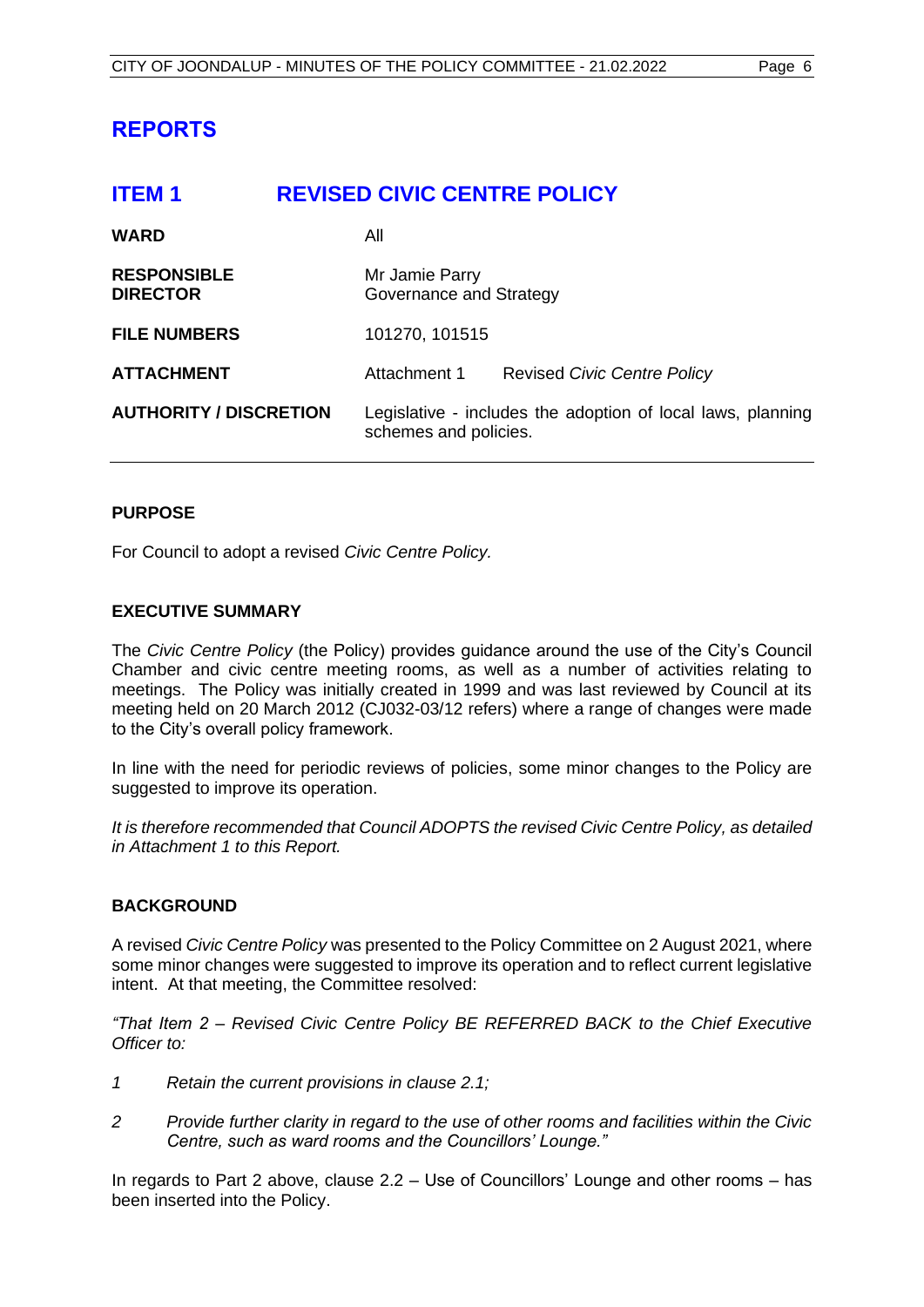#### **DETAILS**

In the main the Policy is retained in its current form, with some minor changes to the wording where "Civic Centre Meeting Rooms" is now referred to conference rooms. There is also the inclusion of clause 2.2 – Use of Councillors' Lounge – to provide clarity in regard to the use of other rooms and facilities within the Civic Centre, such as ward rooms and the Councillors' Lounge.

The inclusion of clause 2.2 specifies when the Councillors' Lounge may be used, and who can grant approval outside of the listed uses. It also specifies when the Ward offices may be used and how they can be booked. As well as the reading room which is available for elected member use at any time, and does not need to be booked.

#### **Issues and Options Considered**

Council can either:

- adopt the revised *Civic Centre Policy* as presented
- adopt the revised *Civic Centre Policy* with further amendments or
- not adopt the revised *Civic Centre Policy.*

#### **Legislation / Strategic Community Plan / Policy Implications**

| Legislation | Local Government Act 1995.                            |
|-------------|-------------------------------------------------------|
|             | City of Joondalup Meetings Procedures Local Law 2013. |

#### **Strategic Community Plan**

| <b>Key theme</b>            | Governance and Leadership.                                                                      |
|-----------------------------|-------------------------------------------------------------------------------------------------|
| <b>Objective</b>            | <b>Effective Representation.</b>                                                                |
| <b>Strategic initiative</b> | Ensure the elected body has a comprehensive understanding of its<br>roles and responsibilities. |
| <b>Policy</b>               | Not applicable.                                                                                 |

#### **Risk Management Considerations**

Reputational – Low – A clear policy is required so as to avoid the perception of any political alignment.

#### **Financial / Budget Implications**

There are no financial implications associated with the adoption of the revised Policy.

#### **Regional Significance**

Not applicable.

#### **Sustainability Implications**

Not applicable.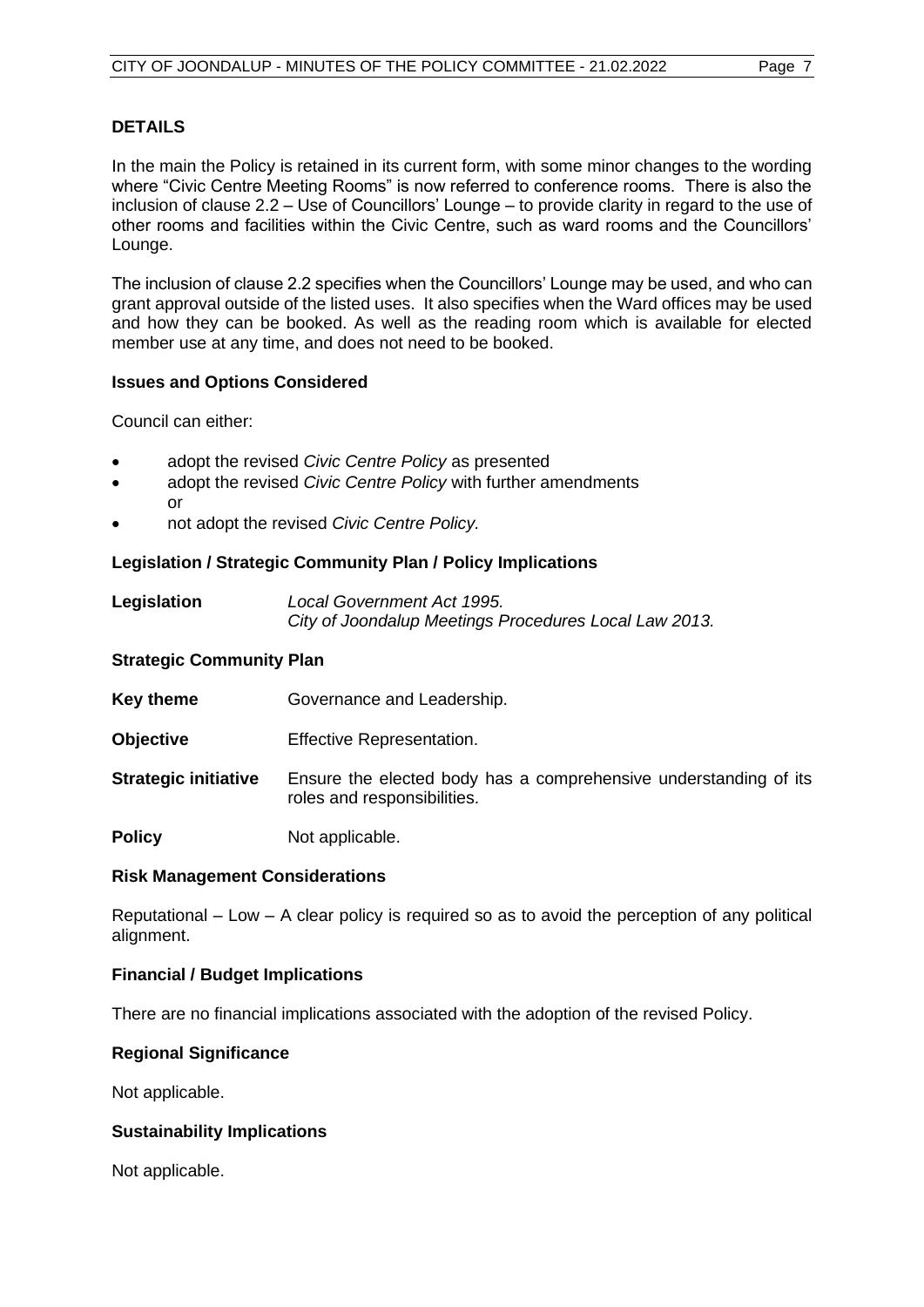#### **Consultation**

Consultation was undertaken with Elected Members at the Policy Committee on 2 August 2021.

#### **COMMENT**

In line with the need for periodic reviews of policies, the suggested changes are anticipated to improve its operations and reflect current legislative intent.

#### **VOTING REQUIREMENTS**

Simple Majority.

#### **OFFICER'S RECOMMENDATION**

That Council ADOPTS the revised *Civic Centre Policy* as detailed in Attachment 1 to this Report.

*Cr McLean left the Room at 6.40pm.* 

#### **PROCEDURAL MOTION – THAT THE ITEM BE REFERRED BACK**

**MOVED Cr Thompson, SECONDED Cr Poliwka that Item 1 - Revised Civic Centre Policy BE REFERRED BACK to the Chief Executive Officer to provide further clarity in regard to use of other rooms and facilities within the Civic Centre.** 

#### **The Motion was Put and CARRIED (7/0)**

**In favour of the Motion:** Cr Thompson, Mayor Jacob, Crs Chester, Hill, Kingston, Poliwka and Raftis.

*Appendix 1 refers*

*[To access this attachment on electronic document, click here: Attach1agnPOLICY220221.pdf](http://www.joondalup.wa.gov.au/files/committees/POLI/2022/Attach1agnPOLICY220221.pdf)*